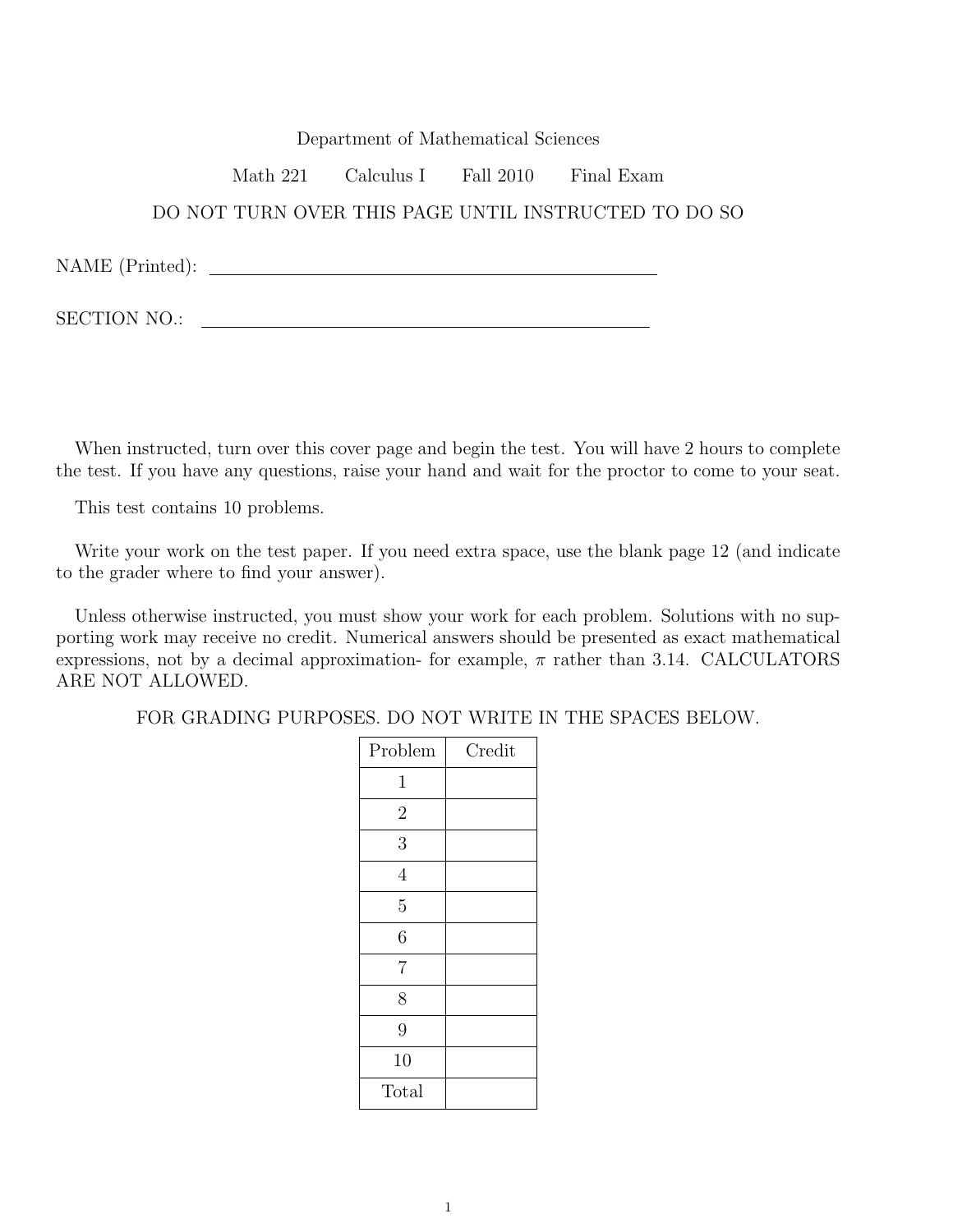(1) In each of the following calculate  $\frac{dy}{dx}$ . (a)  $y = (2x+1)^{201}$ .

(b) 
$$
y = \frac{x^2 + 1}{x^2 - 1}
$$
.

(c) 
$$
y = \sin(2x + 1)
$$
.

(d) 
$$
y = \cos(\frac{\sqrt{x}+1}{\sin x}).
$$

(e) 
$$
y = \int_1^x \left(\sqrt{\cot(\sin t)}\right) dt
$$
.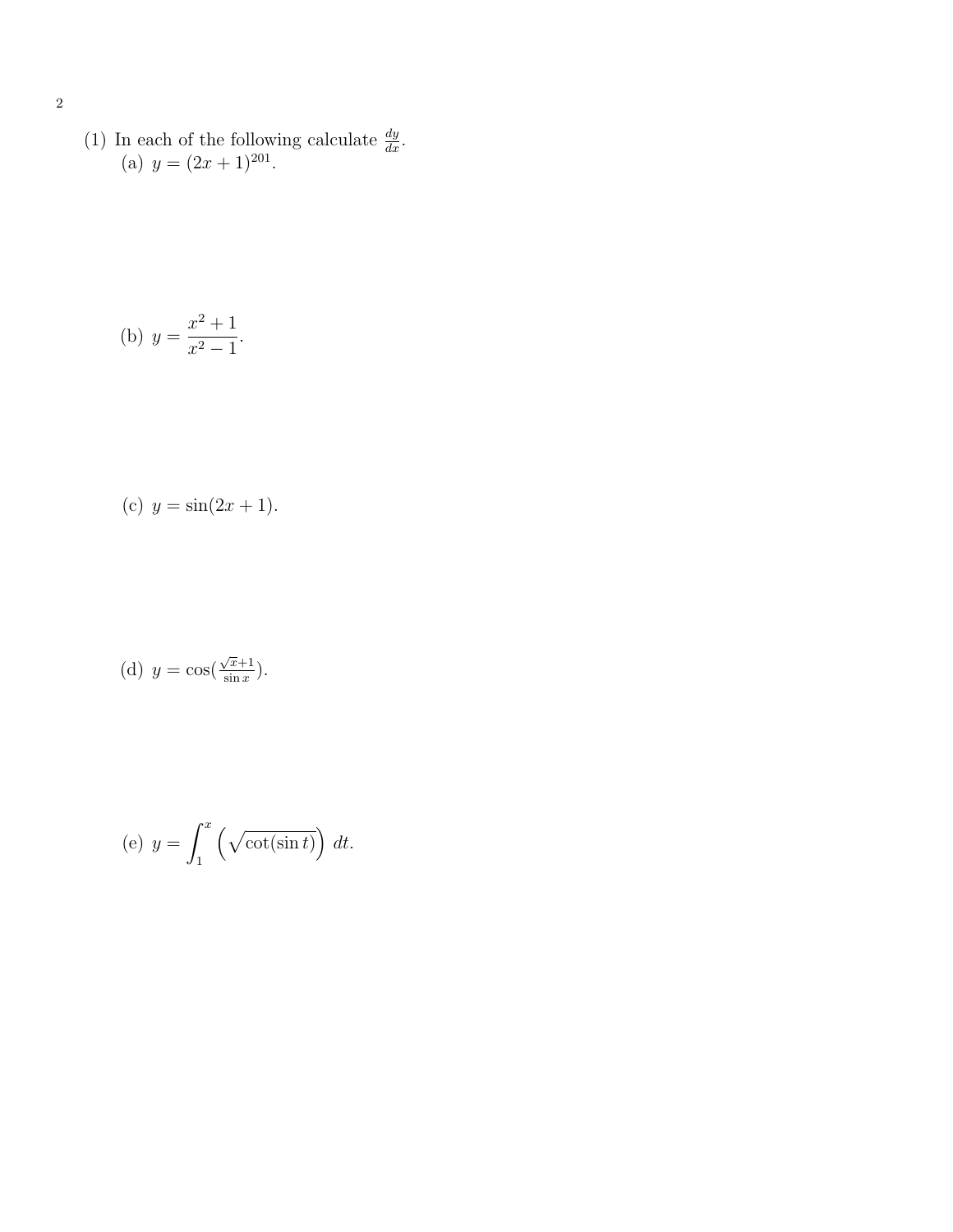(2) (a) Calculate  $\lim_{x \to 5} \frac{x^2 - 2x + 15}{x^2 + x - 30}$ 

(b) Find the slope of the tangent line at the point  $(1, 2)$  to the curve  $x^2 + 2xy - y^2 + x = 2$ Hint for (b): implicit differentiation.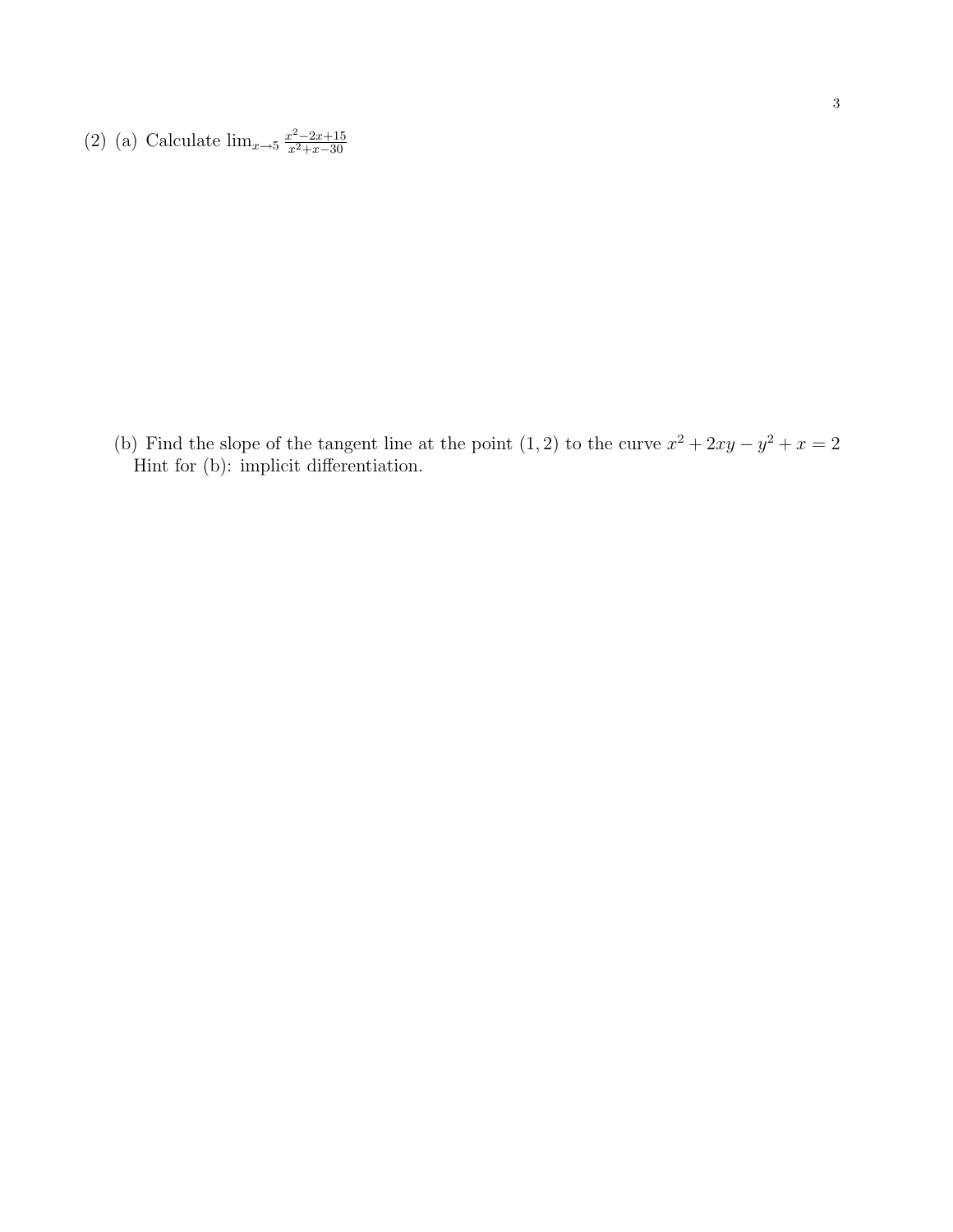- (3) An object is moving back and forth along the x-axis, starting at time  $t = 0$ . Its position after t seconds is  $s(t) = t - 2 - 2\cos t$ .
	- (a) What is the acceleration of the object at time  $t$ ?
	- (b) What is the first time at which the velocity will be zero?

(For full credit, you should have no trigonometric functions in your answer; for example, if your answer contains  $\sin(\frac{\pi}{4})$  you should know that this is  $\frac{1}{\sqrt{2}}$ .)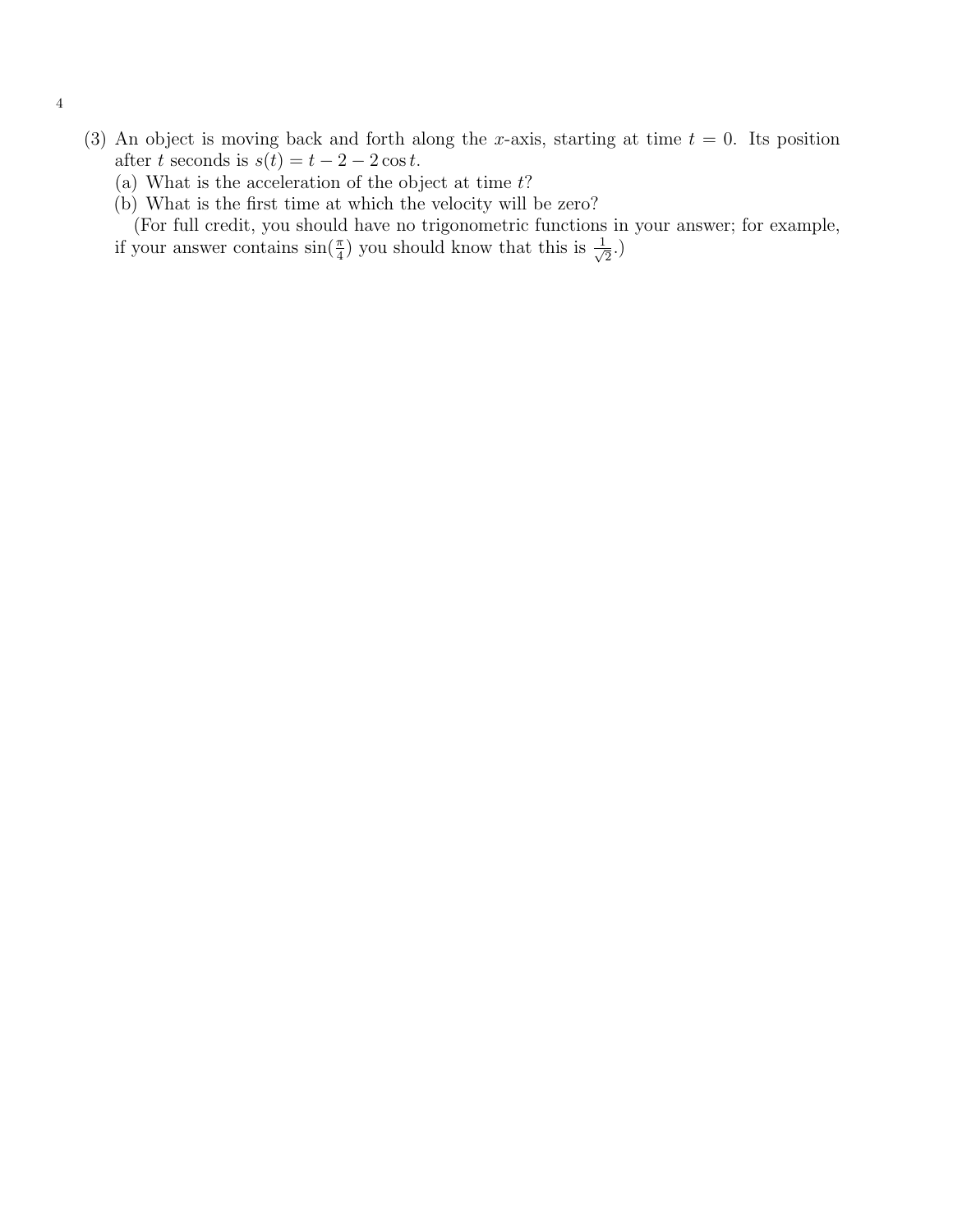5

(4) A car is driving east down a straight road at 15 meters per second towards a junction. A police officer is parked 30 meters directly south of the junction and is pointing his radar gun at the car. How fast is the distance between the car and the police officer changing when the car is 40 meters from the junction?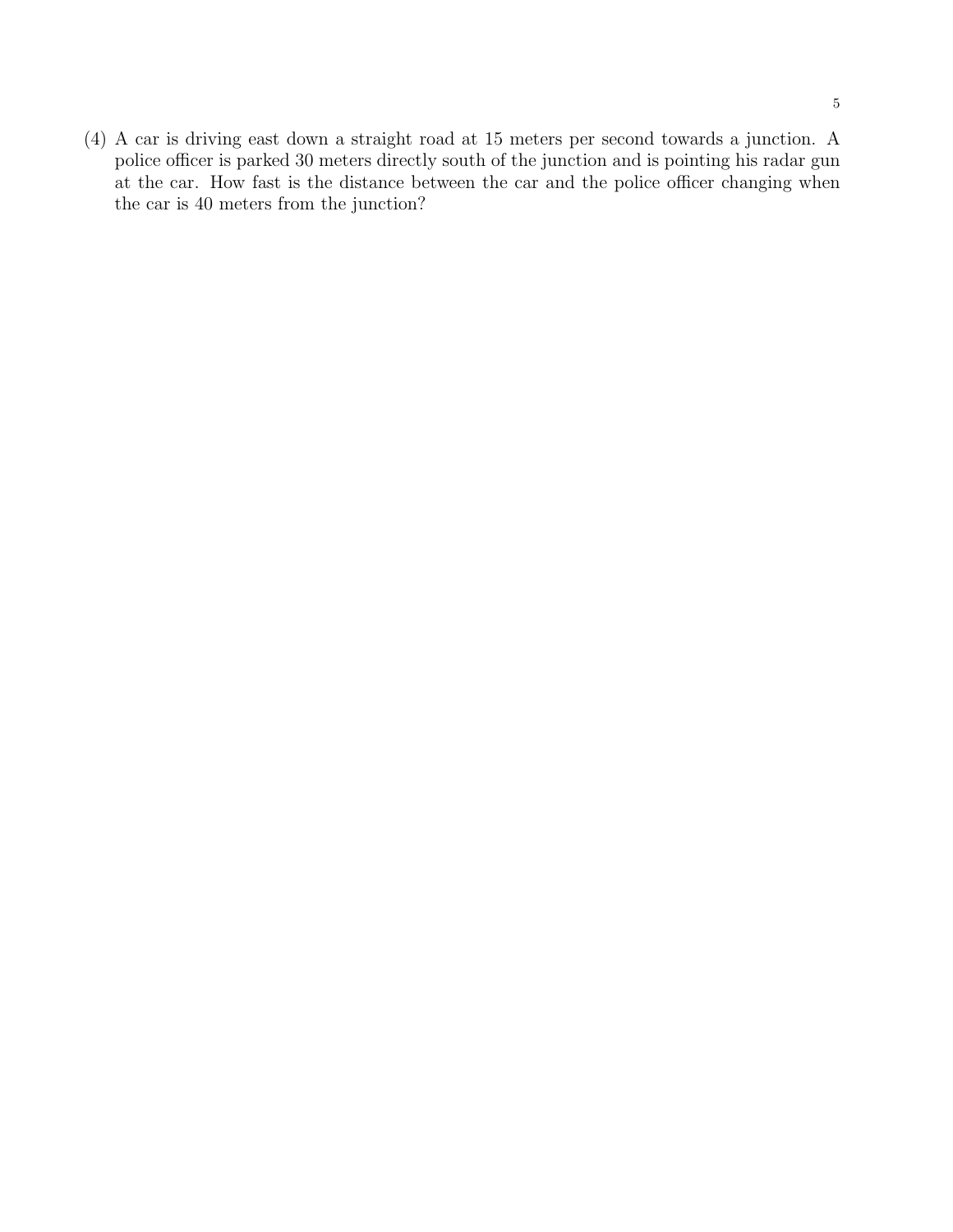(5) Find the intervals of increasing and decreasing, and the concavity, for the curve whose equation is  $y = 2 - (x + 8)^3$ . Then sketch the curve.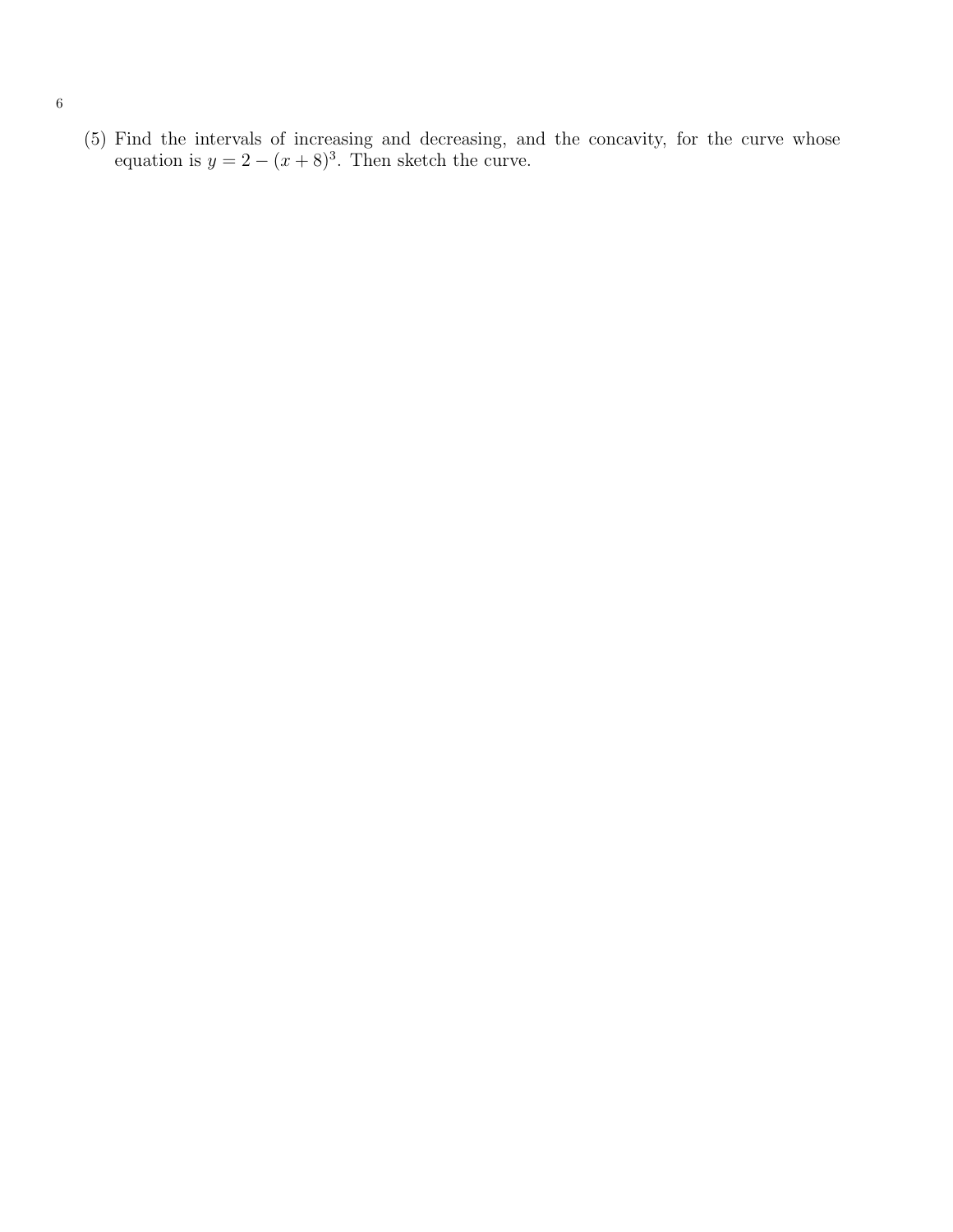(6) Find the horizontal and vertical asymptotes of the curve whose equation is  $y = \frac{2x^2}{x^2-1}$ . (You are not required to sketch the curve.)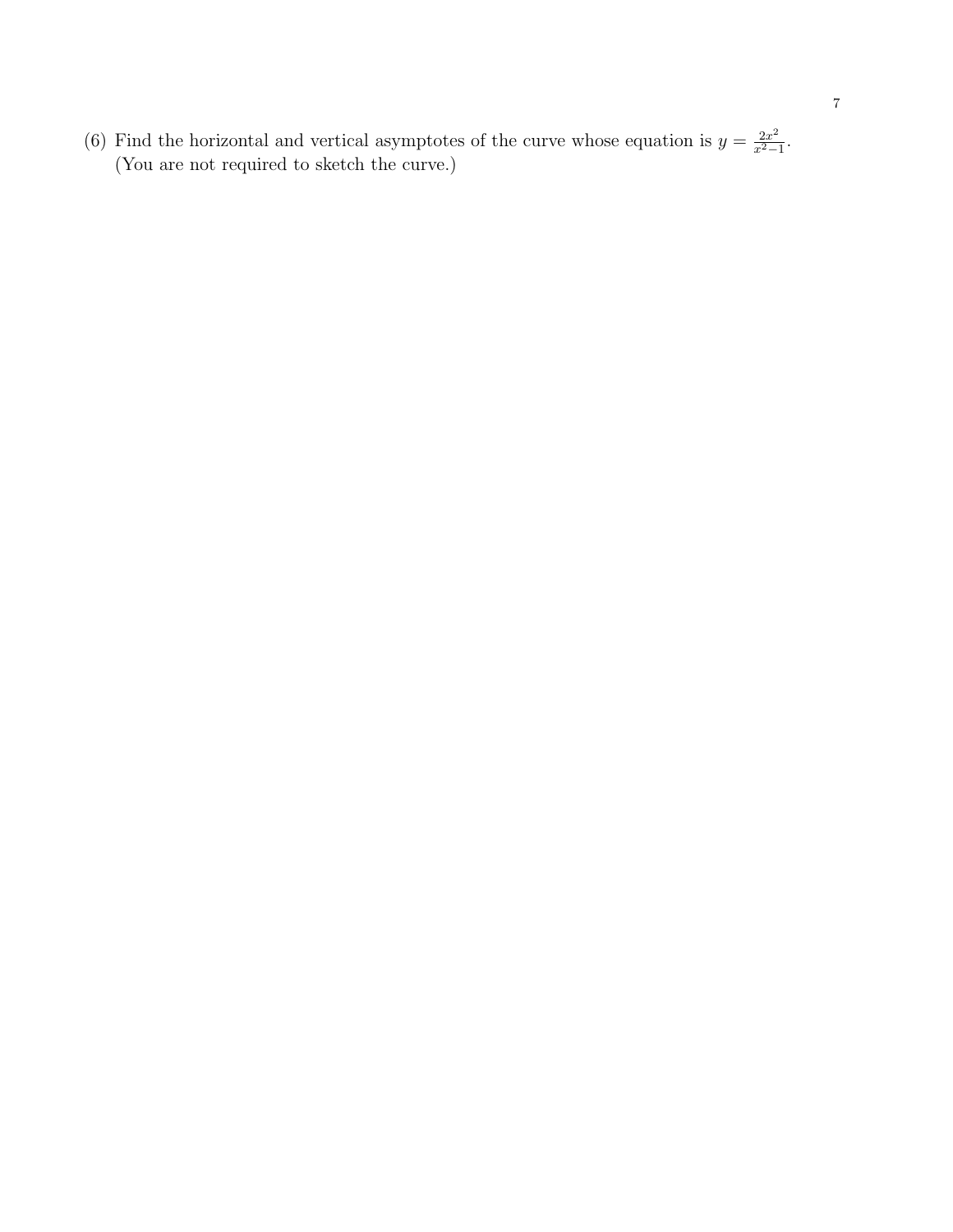(7) 900 square centimeters of material is to be used to make an open-topped box which has a square base. What should be the dimensions of the box in order that its volume will be as large as possible?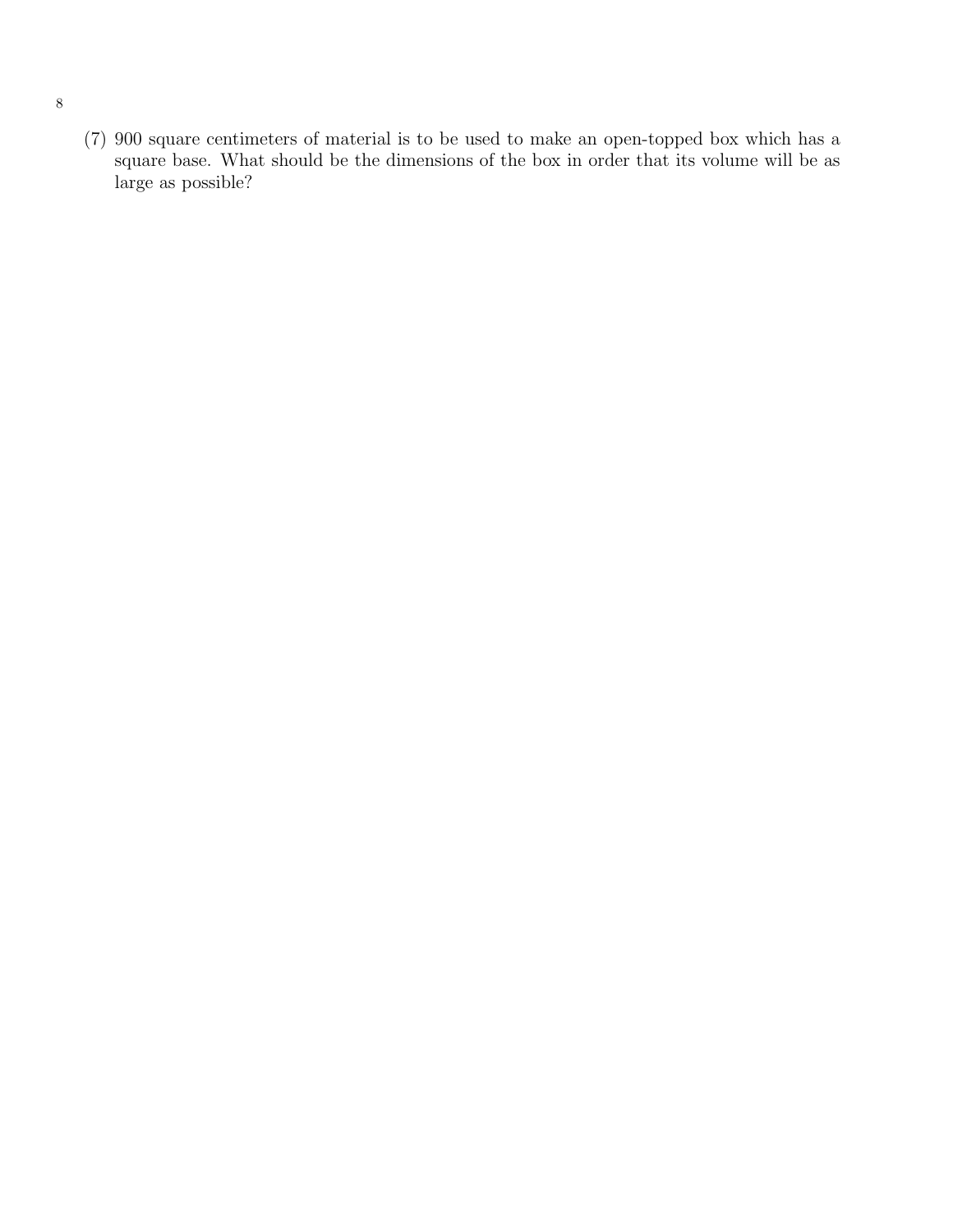(8) Calculate the following integrals:

(a) 
$$
\int_0^1 x^2 (1 + 2x^3)^5 dx.
$$

(b) 
$$
\int x \sin(x^2) dx.
$$

(c) 
$$
\int \cos(x) \sin^6(x) dx.
$$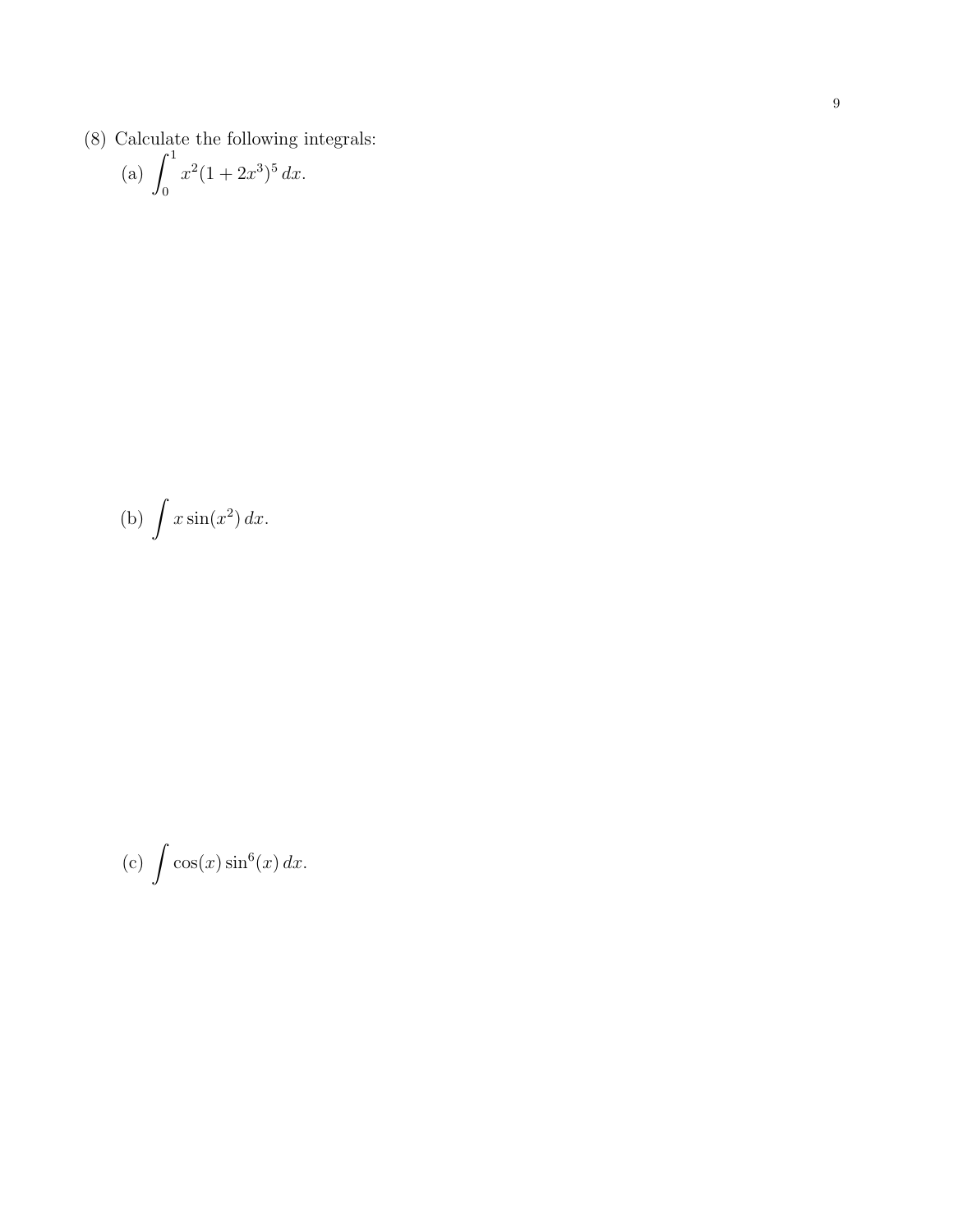(9) (a) Find the area enclosed by the curves  $y = x^2 - 1$ ,  $y = -1$ ,  $x = 1$  and  $x = 2$ .

(b) Find the average value of the function  $y = cos(x) + 2x$  on the closed interval  $[0, \pi]$ .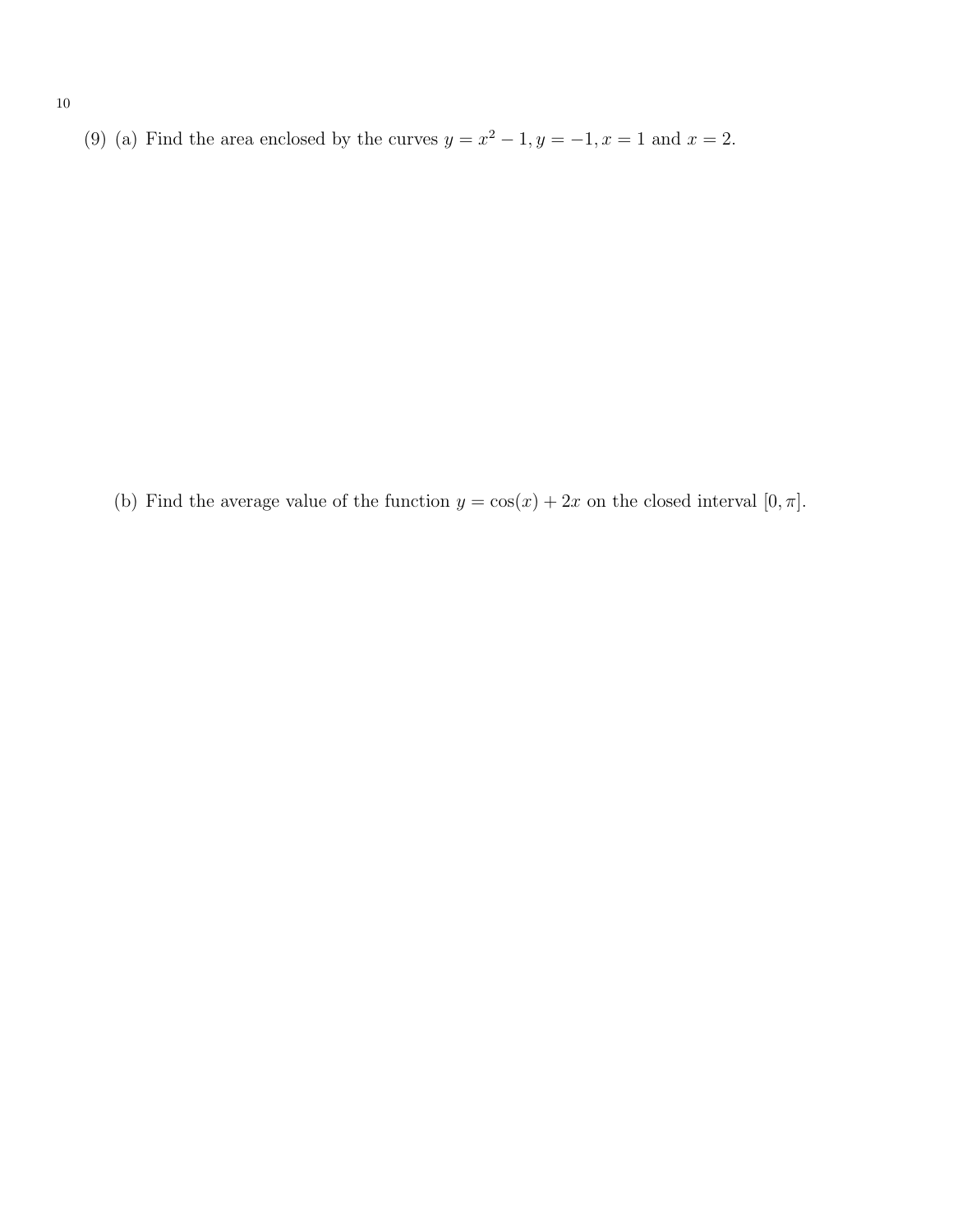- (10) (a) Find the volume of the solid obtained by rotating the region bounded by the curves  $y = 1 - x^2$ , and  $y = 1 - x$  about the x-axis.
	- (b) Set up the integral for the volume of the solid obtained when that same region is rotated about the y-axis. (DO NOT evaluate this integral.)